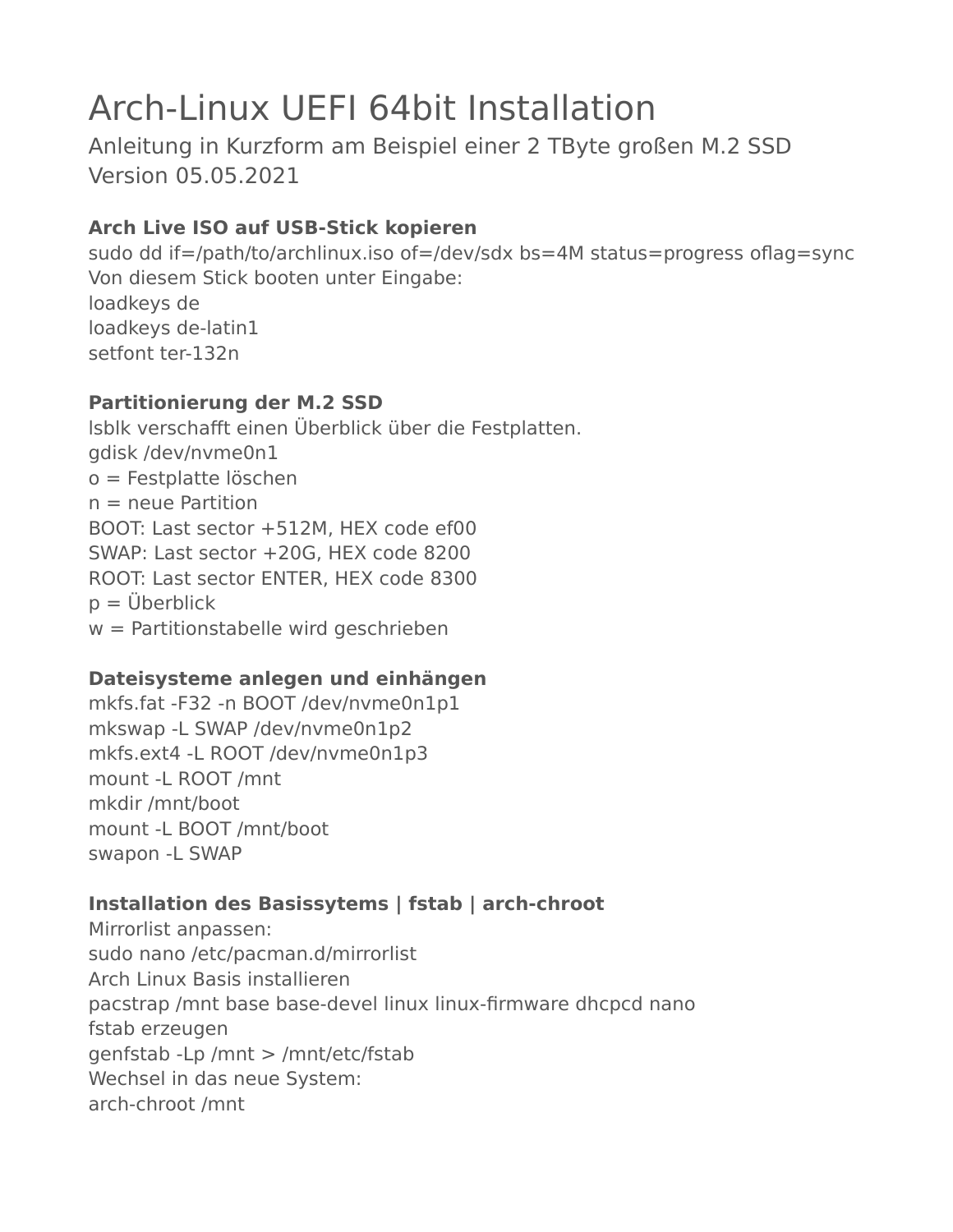### **Benutzer namens "kitty" hinzufügen**

echo kitty > /etc/hostname Rootpasswort: passwd Benutzer mit useradd hinzufügen useradd -m -g users -s /bin/bash kitty Passwort für Benutzer "kitty" setzen und zur Gruppe "wheel" hinzufügen passwd kitty gpasswd -a kitty wheel Benutzer-Rootrechte zuweisen: EDITOR=nano visudo Zeichen # entfernen bei: %wheel ALL=(ALL) ALL

#### **Sprach-Einstellungen:**

echo LANG=de\_DE.UTF-8 > /etc/locale.conf nano /etc/locale.gen Zeichen # entfernen: #de\_DE.UTF-8 UTF-8 #de\_DE ISO-8859-1 #de\_DE@euro ISO-8859-15 #en\_US.UTF-8 UTF-8 locale-gen echo KEYMAP=de-latin1 > /etc/vconsole.conf echo FONT=lat9w-16 >> /etc/vconsole.conf ln -sf /usr/share/zoneinfo/Europe/Berlin /etc/localtime

#### **Anpassen des Paketmanagers:**

sudo nano /etc/pacman.conf [Misc options] color **ILoveCandy** [multilib-testing] Include = /etc/pacman.d/mirrorlist [multilib] Include = /etc/pacman.d/mirrorlist Pacman Repository Datenbanken neu laden mit: pacman -Sy